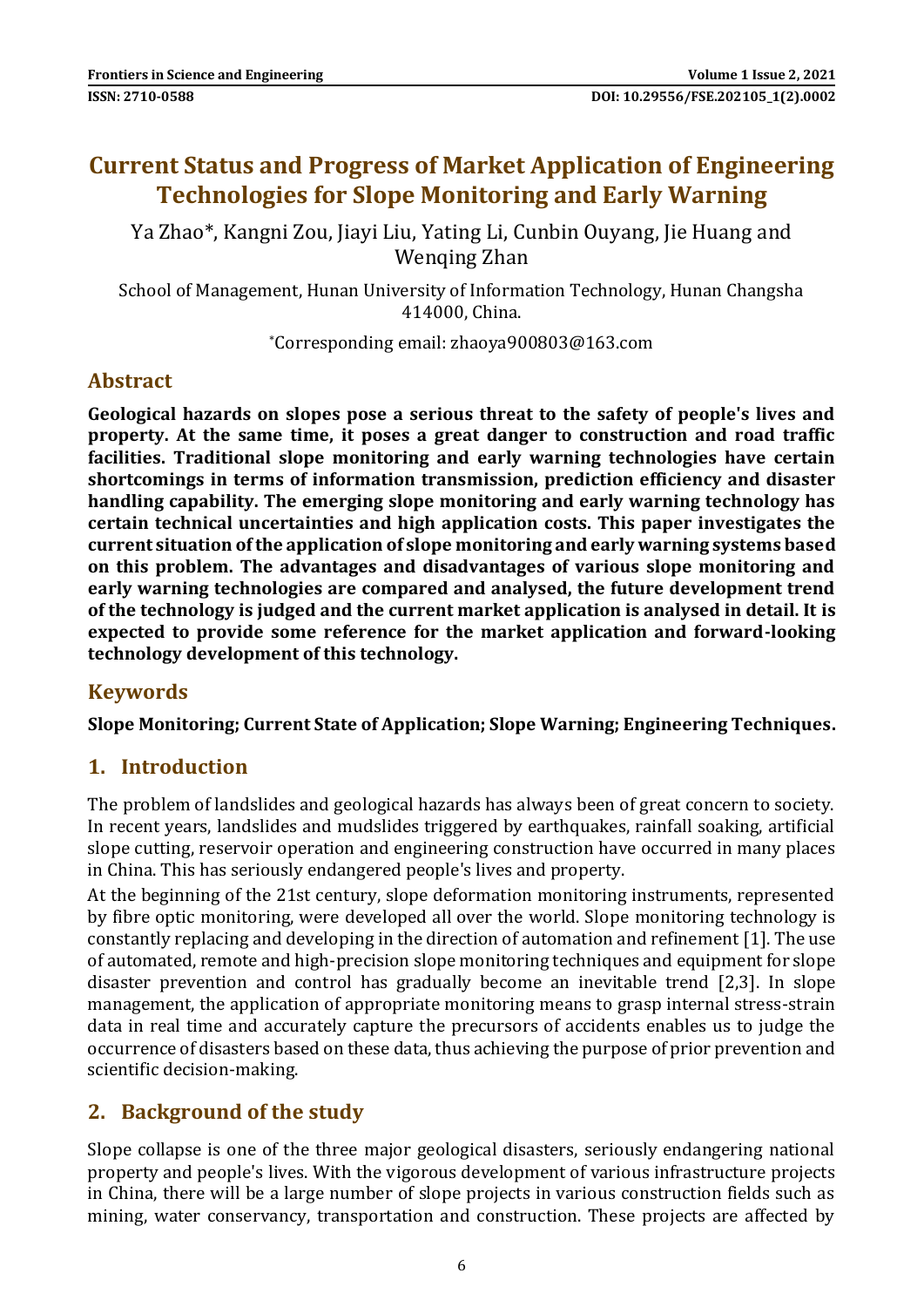river erosion, groundwater activities, rainwater immersion, earthquakes and artificial slopes. During the rainy season, geological hazards such as rockslides and landslides are very likely to occur. These hazards are sudden, irregular and almost unpredictable. Therefore, a comprehensive understanding of slopes is required in order to achieve effective prevention, control and management of slopes. In particular, slope monitoring is the key to understanding and managing slopes. Reasonable monitoring is a reliable technical guarantee for slope management [4,5]

Traditional slope monitoring techniques have been developed to a relatively high level of maturity. Reliable monitoring results have been achieved in practical slope projects. However, most traditional techniques require regular manual data collection in the field. The workload is heavy, the timeliness of the monitoring is poor and it cannot be carried out under adverse climatic conditions. At the same time, the cost of slope monitoring and early warning systems in existing technologies is high. The accuracy of the instruments is not high enough due to the terrain and climate. Real-time, accurate and large area monitoring of slope displacement is difficult [6,7]. Based on this it is necessary to conduct a detailed investigation and analysis of the application of landslide monitoring and early warning on the side.

## **3. Status of application of slope monitoring technology at home and abroad**

At present, technical methods for monitoring slopes at home and abroad have developed to a relatively high level. China has started with simple monitoring methods, and later with instruments for monitoring. Then to the development of precision monitoring instruments. Now it is developing in the direction of automation, high precision and remote monitoring system [2,4,8,9]. The first step in the monitoring and surveillance method of the slope process is the need to achieve accurate and timely data collection and monitoring of parameters such as rock displacement. Only then can the dynamic development of the slope be grasped, predicting the safety and stability of the slope provides a reliable technical service.

There are many different criteria and different classifications of means of slope monitoring. The professional quality of the staff and the use of the equipment can be classified in terms of group detection, group prevention and professional monitoring. Group measurement group prevention means group prediction group prevention, so that the public can monitor and prevent together. As there are many geological hazards in China, they are widely distributed and occur mostly in remote mountainous areas, making them difficult to control. Therefore it is not enough to rely solely on professional teams for safety monitoring.

Professional monitoring refers to data collection, analysis, prediction and early warning work carried out by professional technicians and specialist equipment in areas where geological hazards occur. In terms of the application of equipment, the existing methods of slope monitoring can be divided into five monitoring methods: macro geological observation method, simple observation method, set-up observation method, instrumentation observation method and remote monitoring method.

With the introduction of computers into engineering, a number of new slope monitoring technologies and methods have emerged in recent years. For example, since the 1990s, the rapid development of technologies such as global positioning system (GPS), remote sensing technology (RS) and geographic information system (GIS) has provided support for slope monitoring. This technology has the advantages of high automation intensity, accurate positioning and short observation time. Real-time monitoring of surface displacement can be achieved throughout the day, and real-time processing and analysis of data can be achieved without the need for mutual visualization between monitoring stations. Ground laser scanning technology is a new remote sensing survey monitoring technology for landslide monitoring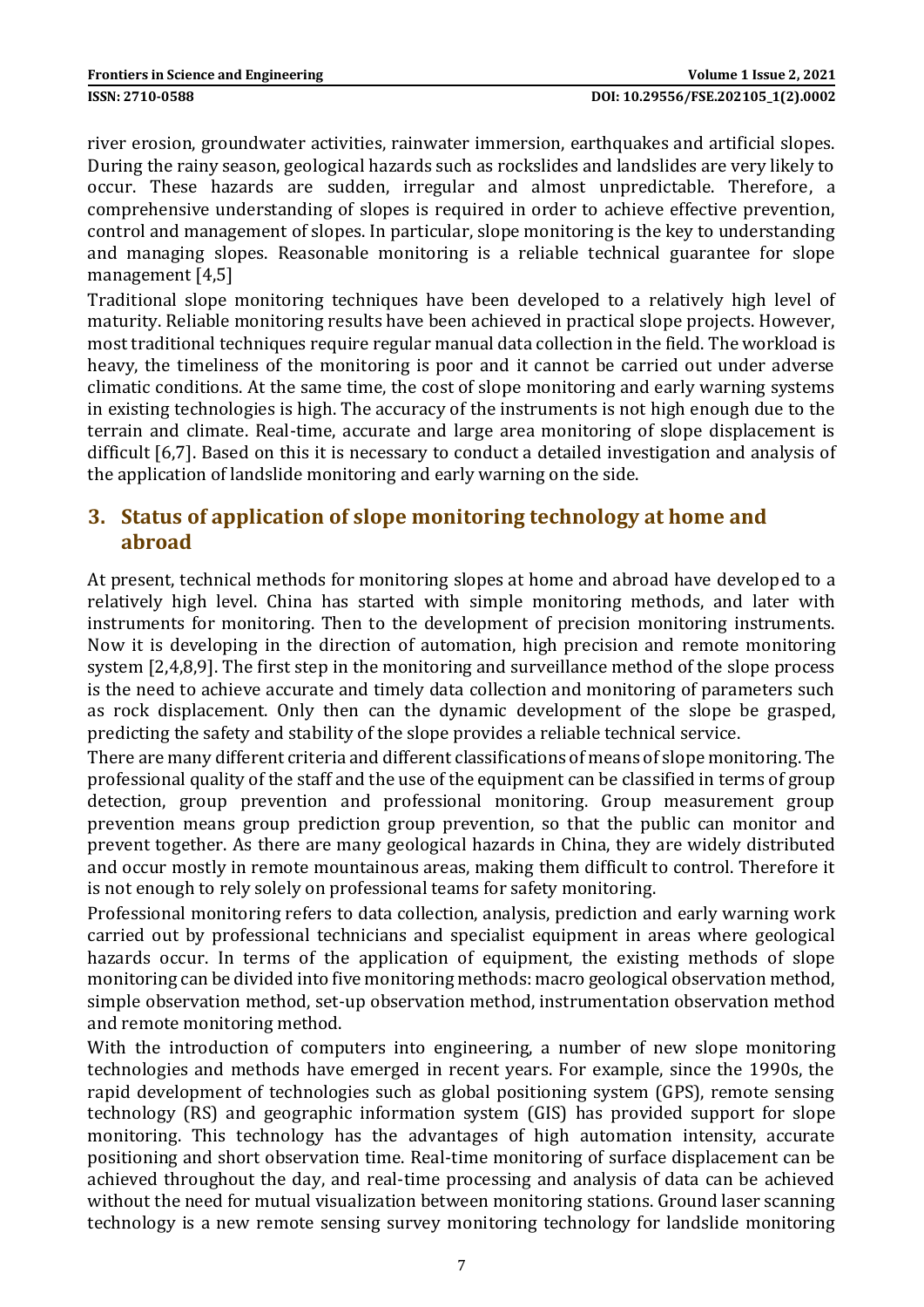This technology has non-contact, fast data acquisition, real-time, dynamic and active, penetrating, high accuracy, fully automated, and can overcome the one-sidedness of traditional monitoring technology. Charge-coupled device technology was introduced in the late 1990s for slope monitoring. This technology has the advantages of high accuracy, no contact, computer processing, lower cost of monitoring systems and suitability for long term fixed point monitoring compared to traditional techniques.

Although the technology of slope monitoring at home and abroad is constantly improving, and the application in engineering has been developed for a long time. However, due to the immaturity of the technology, it is not possible to combine the advantages of real-time monitoring, high accuracy, high cost effectiveness and wide monitoring range in one. There are also many problems with the application of slope monitoring technology in engineering practice. The monitoring and surveillance technology of slopes needs further development and improvement.

## **4. Technical cost analysis**

China is one of the three major global geological hazards where slope instability and landslides are serious. Slope instability and landslides occur frequently. It has seriously endangered national property and people's lives. In this context, China's booming infrastructure projects will produce a large number of slope works, so it is necessary to control the cost of slope monitoring construction. The market for slope monitoring and early warning engineering is huge, showing not only the production of instruments for a large range of slope projects, but also the huge application market demand behind it. Strengthening cost control for slope engineering projects not only promotes the process of fine management transformation and improves project efficiency, but also provides an understanding of the current cost operation status of the project works. Identify the problems in cost management in project operation. Find the reasons why the problems occur. These causes are then carefully analysed. Thus, the corresponding solution measures can be formulated to promote the implementation of the slope monitoring project to achieve the transformation and upgrading of in-depth daily needs. According to the analysis of the available data, there are three aspects of the technical costs of the slopes.

#### **4.1. Cost of instrumentation**

At present, China's slope monitoring methods have developed from simple tool measurements in the past to automation and high precision. In recent years, with the rapid development of sensor technology. Countries around the world have begun to build monitoring and early warning systems based on advanced technologies such as the Internet of Things, cloud computing and big data analysis. To achieve comprehensive sensing and reliable transmission of geological hazards. In order to break the previous weak points of slope engineering, the use of advanced technology while facing the cost of technology is difficult to estimate. In terms of equipment, the core equipment of the general monitoring system includes running system slope sensor bracket, erecting power supply and signal transmission integrated system, measuring equipment and sensors, multi-channel sinusoidal wireless collector, electrical measuring instruments, etc. These equipment and instrumentation hardware systems combined with software systems currently have a rather cumbersome relationship lap. In such a context, the completion of each slope monitoring and early warning project has a huge input of instrumentation and equipment costs.

## **4.2. Real-time operating costs of instrumentation**

Landslide monitoring and early warning systems use many instruments and equipment and are difficult to analyse data. Therefore, continuous real-time information collection, transmission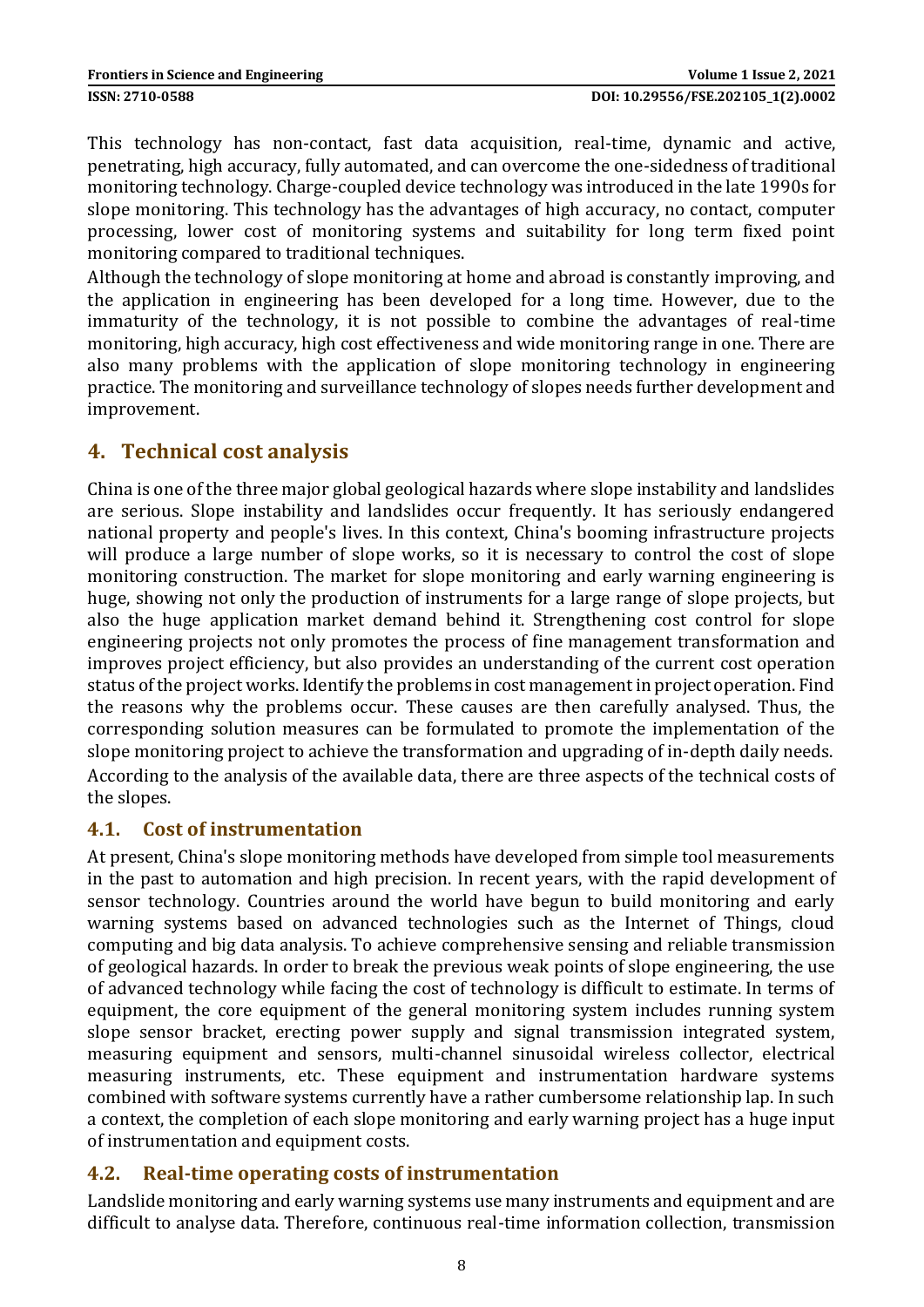and analysis are carried out and the operation of the system requires a certain amount of physical support. The operation of the system on the other hand requires professional staff to control the calling equipment. More capital investment is required in a wide range of slope monitoring projects. And currently there are few relevant human resources at home and abroad. If the input of a large number of slope profile projects is to be met, a higher investment in manpower cost is required.

#### **4.3. Operation and maintenance costs**

The complexity of the geotechnical and slope deformation mechanisms and the precision requirements of the instrumentation. There are various problems in the installation, detection, warning and subsequent maintenance of the equipment. Firstly, the complexity of the geology and the uncertainty of the deformation mechanism of the slope. To a large extent this can lead to the setting up of instruments of a size that cannot meet the stable placement of the soil. In turn, the measurement technology in the soil cannot accurately predict the changes in each parameter in particular, etc. In terms of detection and subsequent maintenance, the environment of the soil body can be damaging to the buried lines due to the specificity of the natural soil selected. Therefore, the operation and maintenance costs for the subsequent operation of the slope monitoring project will not be negligible.

#### **4.4. Technology diffusion costs**

New technologies and solutions will now leave users with doubts about the application of the technology itself. As a result, there will also be costs associated with the marketing of slope monitoring and early warning technologies.

## **5. Development and prospects**

## **5.1. Technology trends**

The country has a huge land area and the slopes are very widely distributed. Some of these areas have a relatively high number of geological hazards. This makes management difficult. Relying on manual labour and existing geological observation methods, etc., no longer meets the needs of management in China. Automated monitoring and improved data transmission methods will become the direction of development for slope monitoring.

The stability of the wireless signal remote information collection system is relatively good. It can adapt to the monitoring of the slope environment. And there is no need to lay communication cables to solve the wiring problem of wired signal collectors. By cooperating with other systems to form the Internet of Things, it can realise the monitoring of a wide range of slopes. Through the installation of monitoring cameras, the real-time and accuracy of slope monitoring is effectively improved. The wireless signal telematics system can be used throughout the whole process of landslide investigation, monitoring, early warning and evaluation. With the gradual improvement of the theory of wireless signal remote information acquisition technology and the continuous improvement of integrated cloud control technology, the wireless signal remote information acquisition and integrated cloud control system will definitely become one of the indispensable means in the macroscopic investigation of geological disasters and their breeding environments as well as the dynamic monitoring of disaster bodies and disaster damage assessment.

#### **5.2. Market Trends**

Highway slopes include roadbed slopes, retaining walls, slopes on highways, ecological barrier protection, etc. According to the latest survey data, as of 2017, the national annual investment in environmental protection in the highway and waterway transportation industry reached 20.628 billion yuan. Among them, the total funds invested in the field of ecological and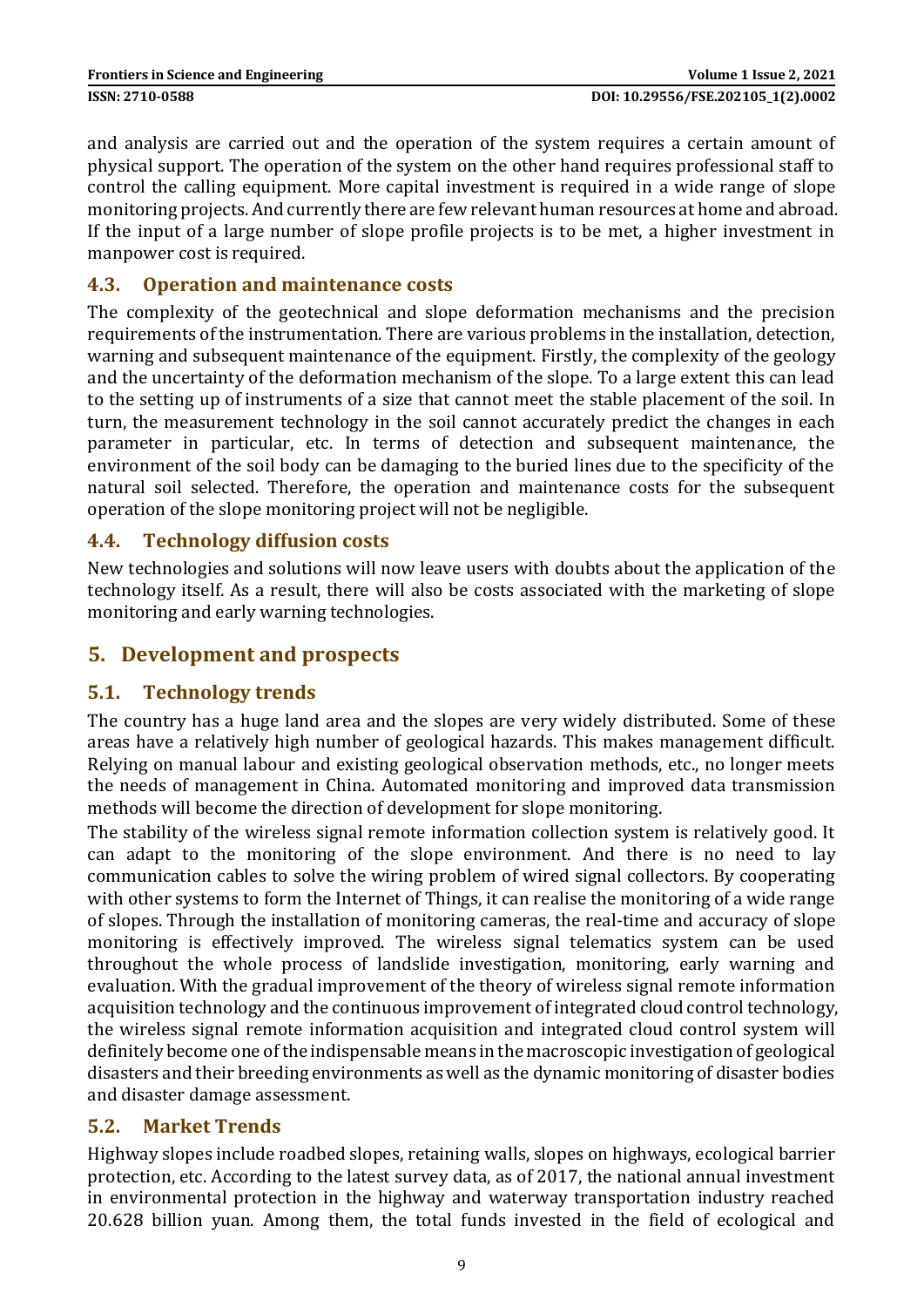environmental protection of highway projects amounted to 10.807 billion yuan. This is close to 50% of the total investment in environmental protection. The total amount of funds invested in ecological environmental protection in the waterway transportation sector was RMB666 million. According to the requirements of the 12th Five-Year Plan for Transport Development, China's compound annual growth rate in road construction will reach 2.34% in the next five years. By then, the market capacity of highway slope monitoring and early warning technology will reach 14.8 billion yuan.

In addition, landslide monitoring and early warning systems for internal stress-strain monitoring of slopes are mainly used in the fields of slope monitoring, disaster prevention and mitigation. In the field of wireless sensing alone, the market is already very large. The National Natural Science Foundation of China started funding research on wireless sensor networks in 2003. 2012 will see the completion of an industrial demonstration base for sensor networks. With an annual industry scale of 100 billion yuan, there is plenty of room for development.

## **6. Conclusion**

Slope monitoring technology is of great significance for the collection of various data on slopes. Problems are identified as early as possible and the role of remote monitoring technology is fully utilised to do a good job of monitoring the stability of slopes. So that slope sliding problems can be detected in time. Take appropriate measures. Avoid quality problems and safety issues. To achieve the goal of engineering construction. At present, the application of domestic slope monitoring technology still has a high cost. Influenced by terrain and climate, the accuracy of instruments is not high enough technical problems such as difficulties in real-time, accurate and large area monitoring of slope displacement.

To this end, research can be carried out in these areas:

(1) Develop and promote more economical and suitable slope monitoring instruments and equipment. At present, the instruments and equipment used in monitoring techniques applied in large slope projects are generally expensive. It is difficult to popularize their use on a large scale. In the future, the focus should be on developing more inexpensive monitoring instruments and equipment to better serve slope engineering.

(2) Strengthen the integrated application of monitoring technology and early warning systems. The advantages complement each other to obtain comprehensive information on slope stability and to meet the demand for real-time, high-precision and wide-range monitoring.

(3) Strengthen the analysis of slope monitoring data. Monitoring data should be used as a basis. Look for the main factors affecting the data and get a timely and accurate picture of the stressstrain state of the slope.

## **References**

- [1] REN G, FU Y, LI L. A Review of Research on Disaster Monitoring and Early Warning for Slope Engineering [J]. Journal of Institute of Disaster Prevention, 2021,23(01): 6-16.
- [2] SHENG J. Design and implementation of an early warning system for monitoring highway slopes based on the Internet of Things [D]. Guangxi University, 2016.
- [3] MEI T, ZUO Z, WANG G, et al. Construction of an integrated system for intelligent monitoring and forewarning of hazardous slopes [J]. Journal of Jianghan University Natural Science Edition, 2020, 48(02): 86-96.
- [4] GAO Y, PAN P, REN G. Exploration of intelligent monitoring and early warning of highway slopes [J]. China ITS Journal, 2019(12): 110-112.
- [5] HE X. Research on the monitoring and early warning system of dangerous rock masses on highway slopes based on Internet of Things [D]. Chongqing Jiaotong University, 2013.